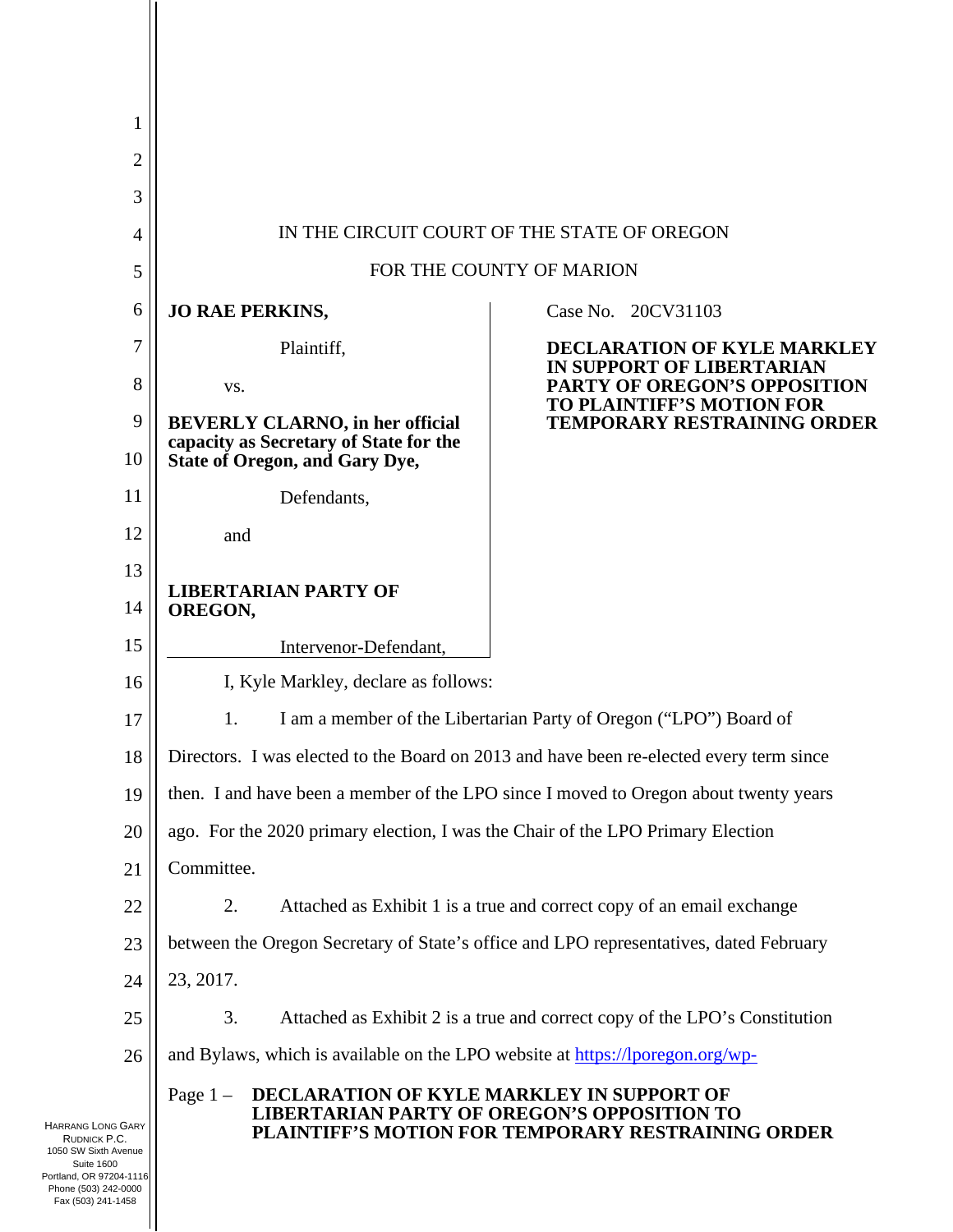| $\mathbf{1}$                                                                                                                             | content/uploads/Bylaws_Policies/LPOConstBylaws2016.pdf.                                                                                                            |  |
|------------------------------------------------------------------------------------------------------------------------------------------|--------------------------------------------------------------------------------------------------------------------------------------------------------------------|--|
| 2                                                                                                                                        | 4.<br>Attached as Exhibit 3 is a true and correct copy of the LPO's 2020                                                                                           |  |
| 3                                                                                                                                        | Primary Election Rules, which is available on the LPO website at                                                                                                   |  |
| 4                                                                                                                                        | https://lporegon.org/wp-content/uploads/rules/2020_LPO_Primary_Rules_approved.pdf.                                                                                 |  |
| 5                                                                                                                                        | After these rules were adopted, the Board postponed the election due to the COVID-19                                                                               |  |
| 6                                                                                                                                        | pandemic by modifying dates in Section III (A).                                                                                                                    |  |
| 7                                                                                                                                        | 5.<br>The LPO's filing deadline for its primary election was May 8, 2020. Of                                                                                       |  |
| 8                                                                                                                                        | the 31 people who sought to run on the LPO's primary election ballot, 18 of the                                                                                    |  |
| 9                                                                                                                                        | candidates were Republicans and 13 candidates were Libertarians. Only three races were                                                                             |  |
| 10                                                                                                                                       | contested: U.S. Senator, U.S. Representative District 5, and Secretary of State.                                                                                   |  |
| 11                                                                                                                                       | I hereby declare that the above statements are true to the best of my                                                                                              |  |
| 12                                                                                                                                       | knowledge and belief, and that I understand that they are made for use as evidence                                                                                 |  |
| 13                                                                                                                                       | in court and are subject to penalty of perjury.                                                                                                                    |  |
| 14                                                                                                                                       | DATED this 14 <sup>th</sup> day of September, 2020.                                                                                                                |  |
| 15                                                                                                                                       |                                                                                                                                                                    |  |
| 16                                                                                                                                       | Kyle Markez                                                                                                                                                        |  |
| 17                                                                                                                                       |                                                                                                                                                                    |  |
| 18                                                                                                                                       |                                                                                                                                                                    |  |
| 19                                                                                                                                       |                                                                                                                                                                    |  |
| 20                                                                                                                                       |                                                                                                                                                                    |  |
| 21                                                                                                                                       |                                                                                                                                                                    |  |
| 22                                                                                                                                       |                                                                                                                                                                    |  |
| 23                                                                                                                                       |                                                                                                                                                                    |  |
| 24                                                                                                                                       |                                                                                                                                                                    |  |
| 25                                                                                                                                       |                                                                                                                                                                    |  |
| 26                                                                                                                                       |                                                                                                                                                                    |  |
| <b>HARRANG LONG GARY</b><br>RUDNICK P.C.<br>1050 SW Sixth Avenue<br><b>Suite 1600</b><br>Portland, OR 97204-1116<br>Phone (503) 242-0000 | DECLARATION OF KYLE MARKLEY IN SUPPORT OF<br>Page $2-$<br><b>LIBERTARIAN PARTY OF OREGON'S OPPOSITION TO</b><br>PLAINTIFF'S MOTION FOR TEMPORARY RESTRAINING ORDER |  |

Fax (503) 241-1458

 $\overline{1}$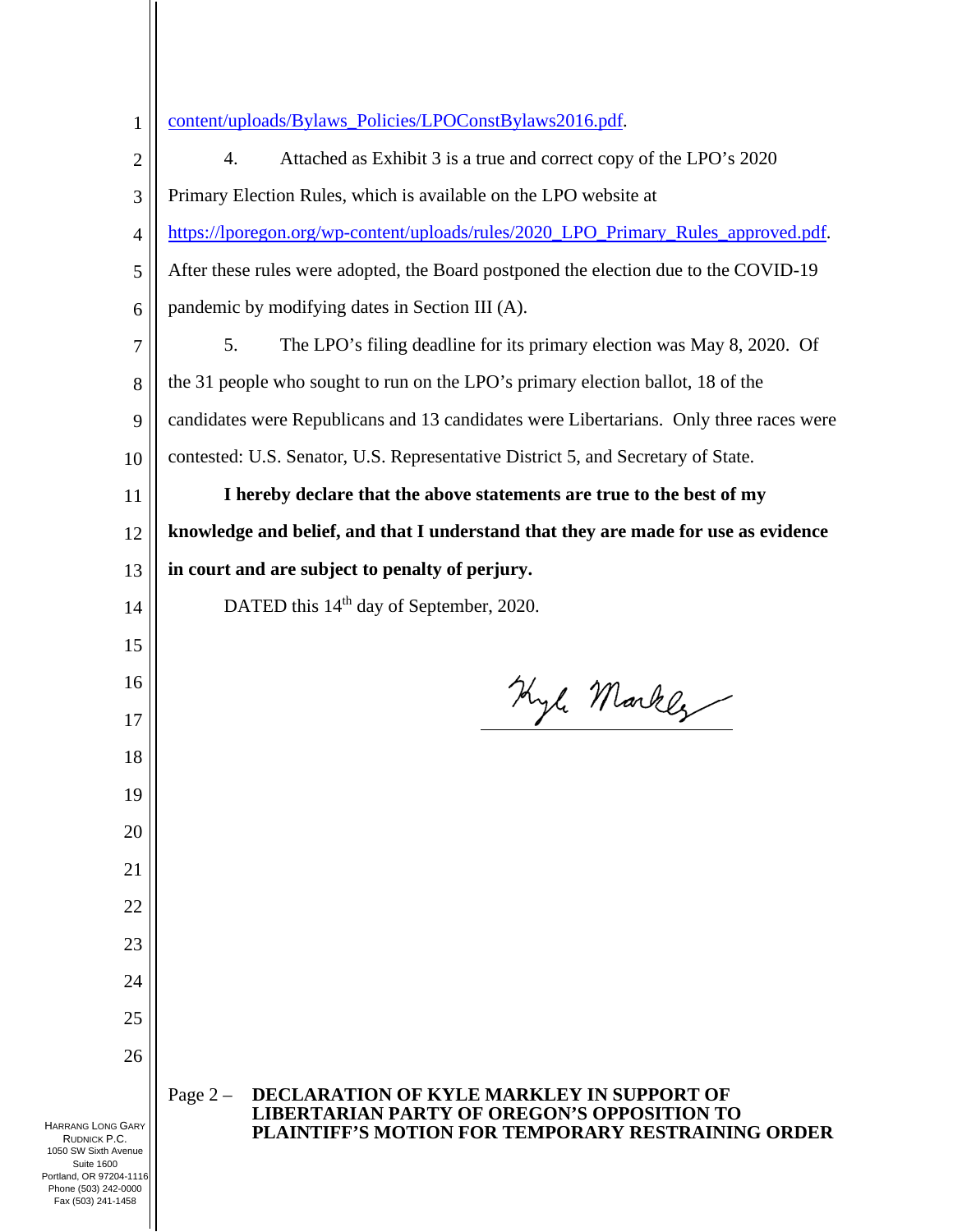| From:    | Kyle Markley < kyle@arbyte.us>                                             |  |
|----------|----------------------------------------------------------------------------|--|
| Sent:    | Thursday, February 23, 2017 1:53 PM                                        |  |
| To:      | ELZINGA Stephen; Ihedbor@gmail.com; Bob Steringer; Wes Wagner; Jeff Weston |  |
| Cc:      | brandimedeina@gmail.com; JORGENSEN Eric; jennlmen1@gmail.com; TROUT Steve  |  |
| Subject: | Re: Party Recognition Meeting Request                                      |  |

Steve,

Would this be an in-person meeting with Secretary Richardson, or a telephonic meeting?

I can personally be available at any of the suggested times, either in-person or telephonically. I have additionally copied our attorney, Bob Steringer, and two of the named litigants, Wes Wagner and Jeff Weston, so they can respond with their availability for a meeting.

On 02/23/17 13:05, ELZINGA Stephen wrote:

Lars,

Richard Burke, Tim Reeves, Ian Epstein, and their attorneys requested a meeting with Secretary of State Dennis Richardson to discuss the ongoing disagreement over the official recognition of the Libertarian party of Oregon. Secretary Richardson has agreed to hear their position, and he will be meeting with them this afternoon.

Secretary Richardson also wants to hear your position, so he would appreciate the opportunity to meet with you (and any other colleagues you would like to bring) at your earliest convenience. Are you available at all tomorrow afternoon between 2-3pm or 4-5pm or Monday from 4-5pm? I've copied Eric who can assist with scheduling.

Thank you, Steve

Steve Elzinga Governmental & Legal Affairs Director Oregon Secretary of State 503-986-2259 (desk) 971-283-0001 (cell) stephen.elzinga@state.or.us

#### \*\*\*\*\*CONFIDENTIALITY NOTICE\*\*\*\*\*

This e-mail may contain information that is privileged, confidential, or otherwise exempt from disclosure under applicable law. If you are not the addressee or it appears from the context or otherwise that you have received this e-mail in error, please advise me immediately by reply e-mail, keep the contents confidential, and immediately delete the message and any attachments from your system.

\*\*\*\*\*\*\*\*\*\*\*\*\*\*\*\*\*\*\*\*\*\*\*\*\*\*\*\*\*\*\*\*\*\*\*\*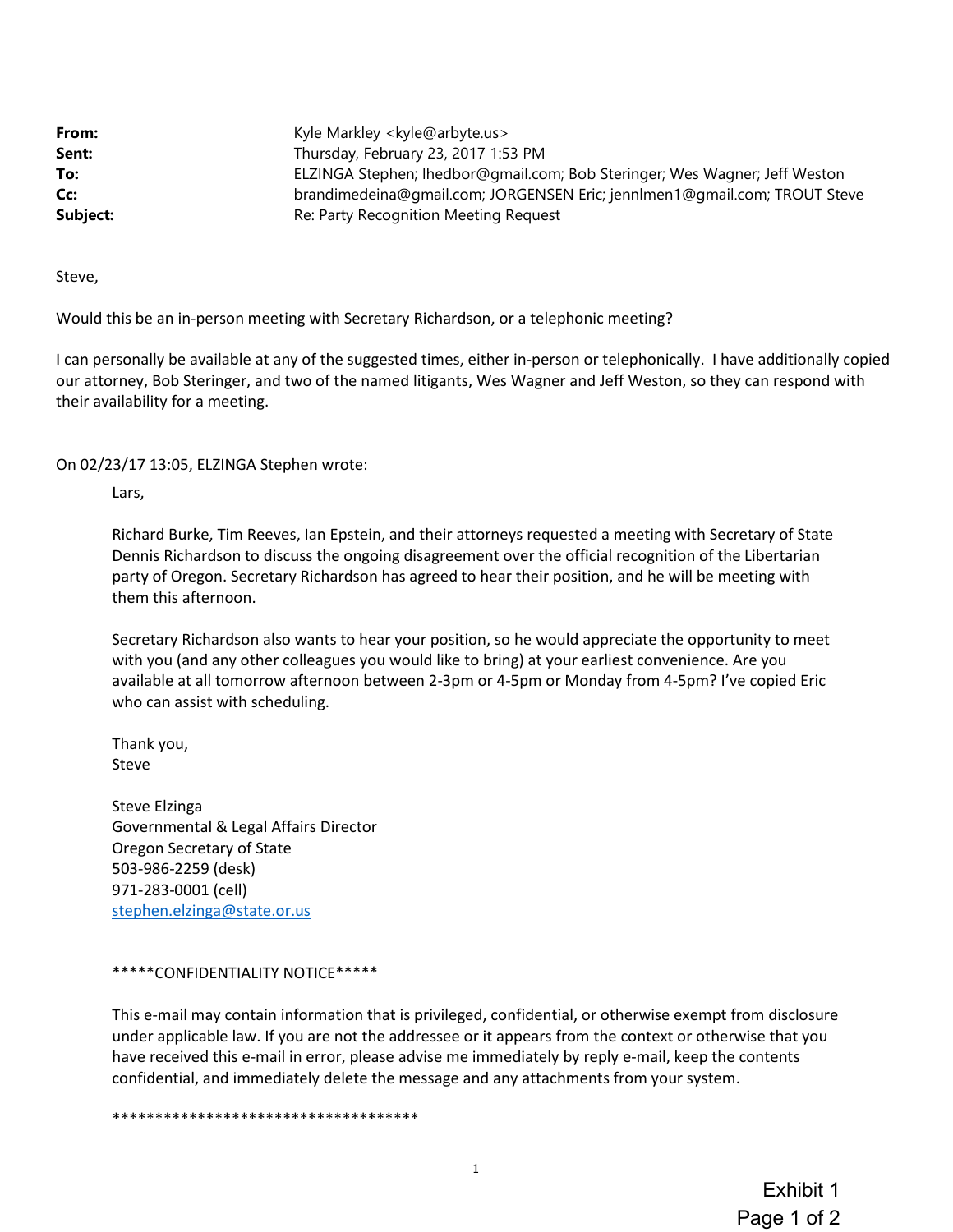$\perp$   $\perp$ Kyle Markley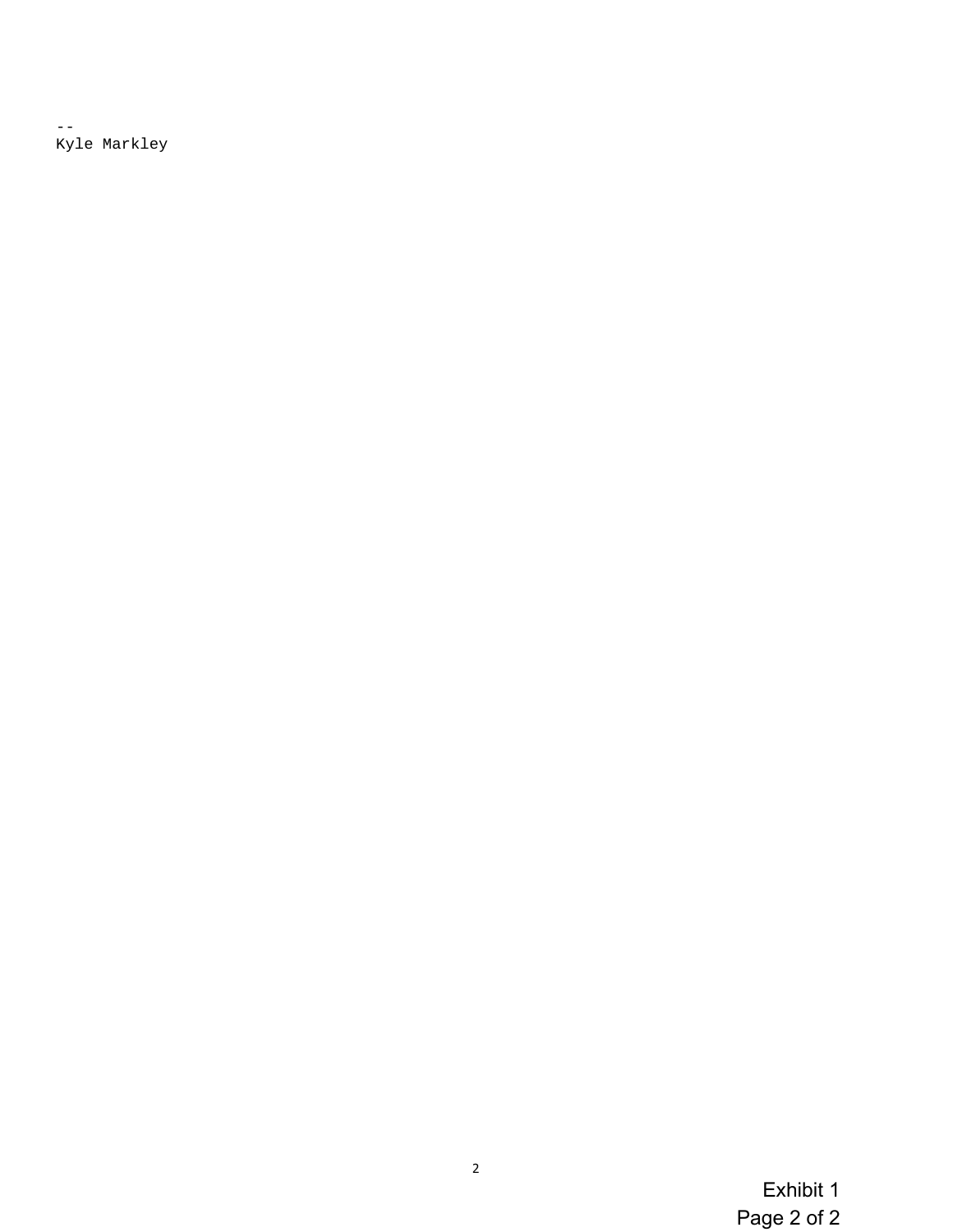# **Libertarian Party of Oregon Constitution and Bylaws**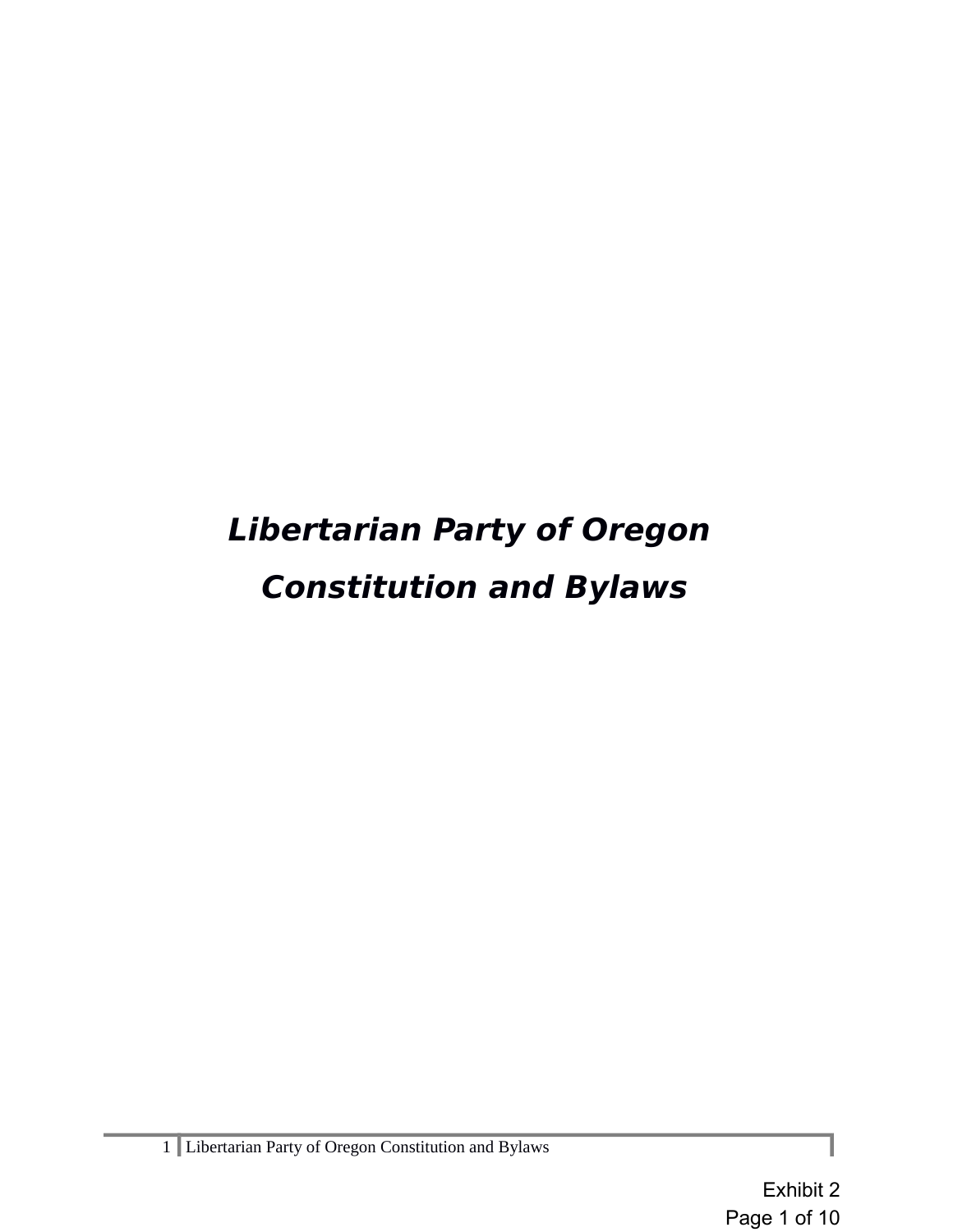# **Table of Contents**

1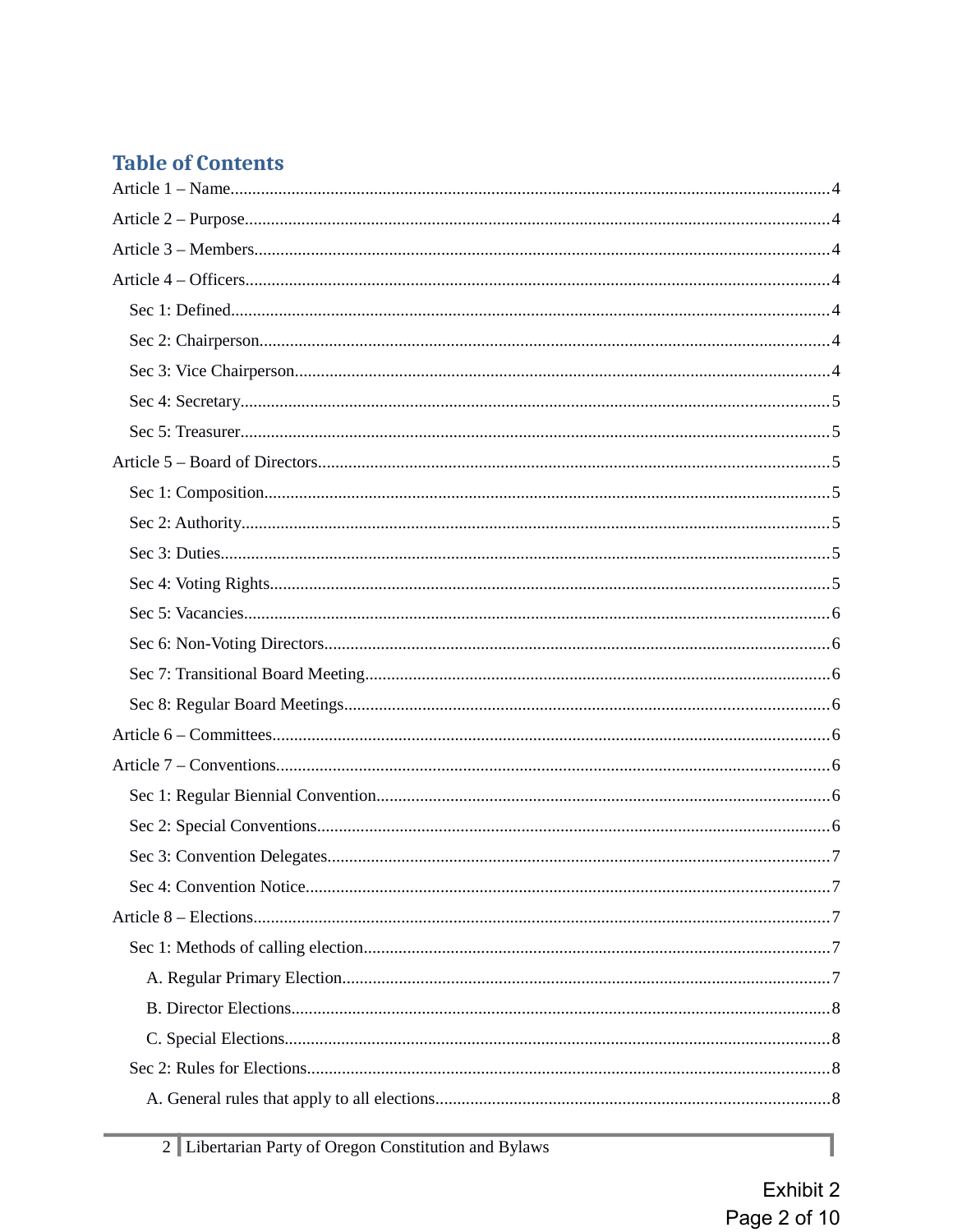Í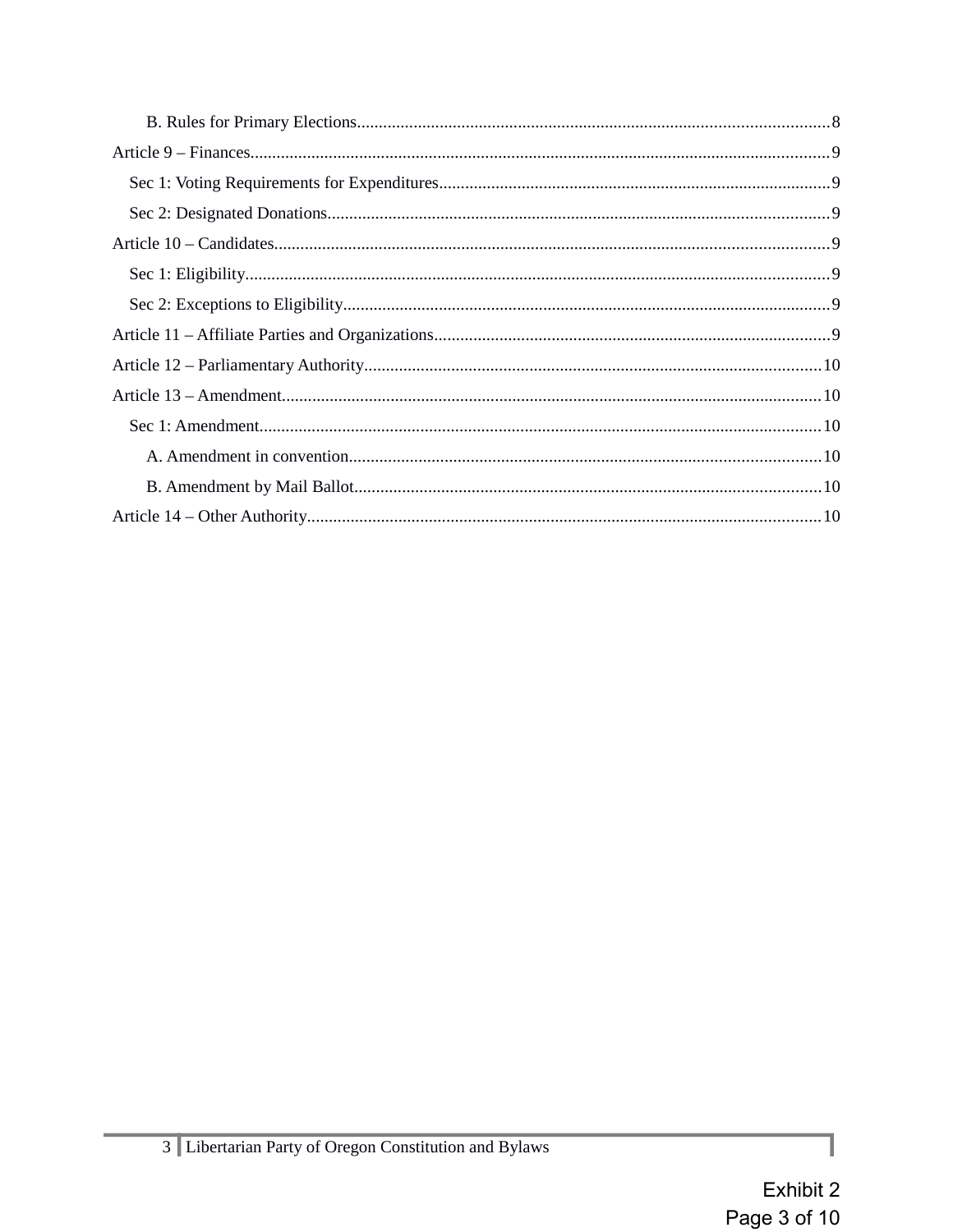## **Article 1 – Name**

The name of this organization shall be the Libertarian Party of Oregon (LPO).

# **Article 2 – Purpose**

The purpose of the LPO is to perform the activities necessary to place as many partisan Libertarian candidates on the ballot for elections in the State of Oregon as possible and to promote the system of governance espoused by the Libertarian Party Statement of Principles.

# **Article 3 – Members**

All registered Libertarian voters in the state of Oregon are voting members of the LPO. No dues are required to be a voting member of the LPO. Only voting members have the right to participate in LPO conventions and vote in LPO mail ballots. Only voting members are eligible to hold office in the LPO, except for offices that explicitly permit non-voting members to hold that office.

The LPO will have no authority to restrict or limit its members in any way not expressly allowed in this document.

# **Article 4 – Officers**

## **Sec 1: Defined**

The officers of the LPO shall be the Chairperson, Vice Chairperson, Secretary, and Treasurer. No officer is entitled to vote at board meetings unless he or she is also an elected or appointed director. The board of directors may appoint, remove, or replace an officer by majority vote. Removal from a position as an officer does not affect a person's status as a director.

## **Sec 2: Chairperson**

The board of directors must elect a chairperson from amongst themselves. The chairperson shall preside at all board meetings and conventions. The chairperson will be the Chief Executive Officer of the LPO. If the chairperson office becomes vacant, the vice chairperson becomes the chairperson, vacating the vice chairperson office.

## **Sec 3: Vice Chairperson**

The board of directors must elect a vice chairperson from amongst themselves. The vice chairperson shall act as assistant to the chairperson, and shall perform the duties of the chairperson in the chairperson's absence. If the vice chairperson office becomes vacant, the board of directors must elect a new vice chairperson from amongst themselves.

## **Sec 4: Secretary**

The board of directors must appoint or hire a secretary. The secretary need not be a voting member of the LPO. The secretary is the recording and corresponding officer of the LPO.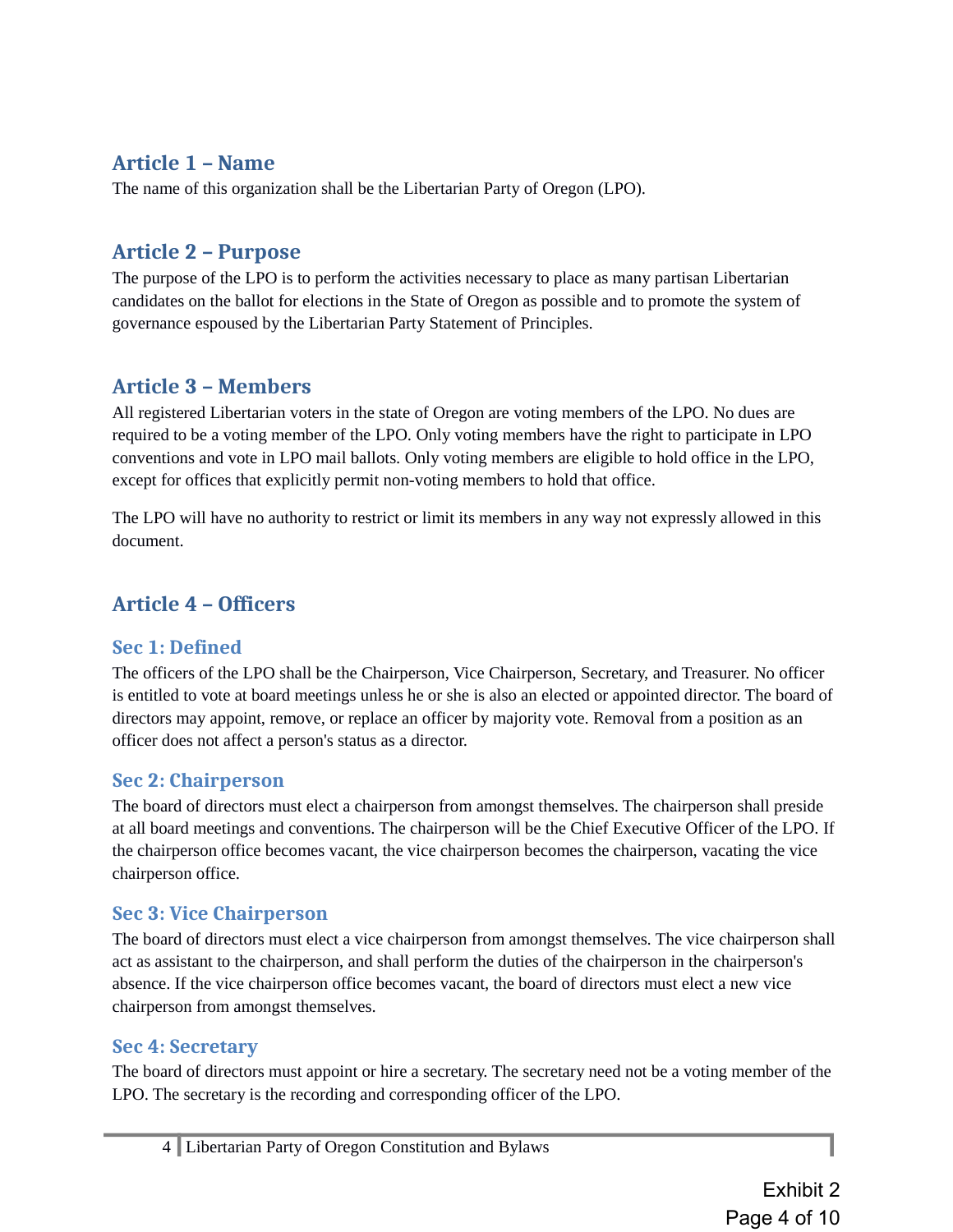#### **Sec 5: Treasurer**

The board of directors must appoint or hire a treasurer. The treasurer need not be a voting member of the LPO. The treasurer is the individual who is listed as the treasurer for the LPO with the Oregon Secretary of State, and has all of the responsibilities required of a party treasurer by Oregon law in addition to those prescribed by LPO governing documents and policies.

# **Article 5 – Board of Directors**

#### **Sec 1: Composition**

The Board of Directors, otherwise known by Oregon State Law as the State Central Committee, shall have 9 members who serve until their successors are elected. The term of office for directors starts and ends during a special board meeting called for the purpose of transitioning from one set of directors to another. To stand for election or remain a member of the board, one must be a voting member of the LPO.

#### **Sec 2: Authority**

The board of directors has full power and authority over the affairs of the LPO between conventions with the following exceptions:

- A. Modifying actions taken in convention.
- B. Defining Libertarian policy.
- C. Defining Libertarian platform.
- D. Taking a position on any public or electoral issue, unless it directly affects the operation of the LPO, including political party laws, election laws, and campaign finance laws.
- E. Modifying the constitution and bylaws of the LPO.

## **Sec 3: Duties**

The board shall have the following duties:

- Transact all business of the LPO between conventions.
- Elect a chairperson and vice chairperson from among the board of directors.
- Appoint or hire a secretary and treasurer.
- Appoint delegates to the National Libertarian Party conventions.
- Define policy for the operation of the LPO.
- Perform other such duties defined in the LPO Constitution and Bylaws or as directed at convention.

## **Sec 4: Voting Rights**

Only the 9 regular directors shall have voting rights in matters within the board's purview.

#### **Sec 5: Vacancies**

Any office or directorship left vacant for any reason may be filled by appointment of a qualified person by majority vote of the remaining directors.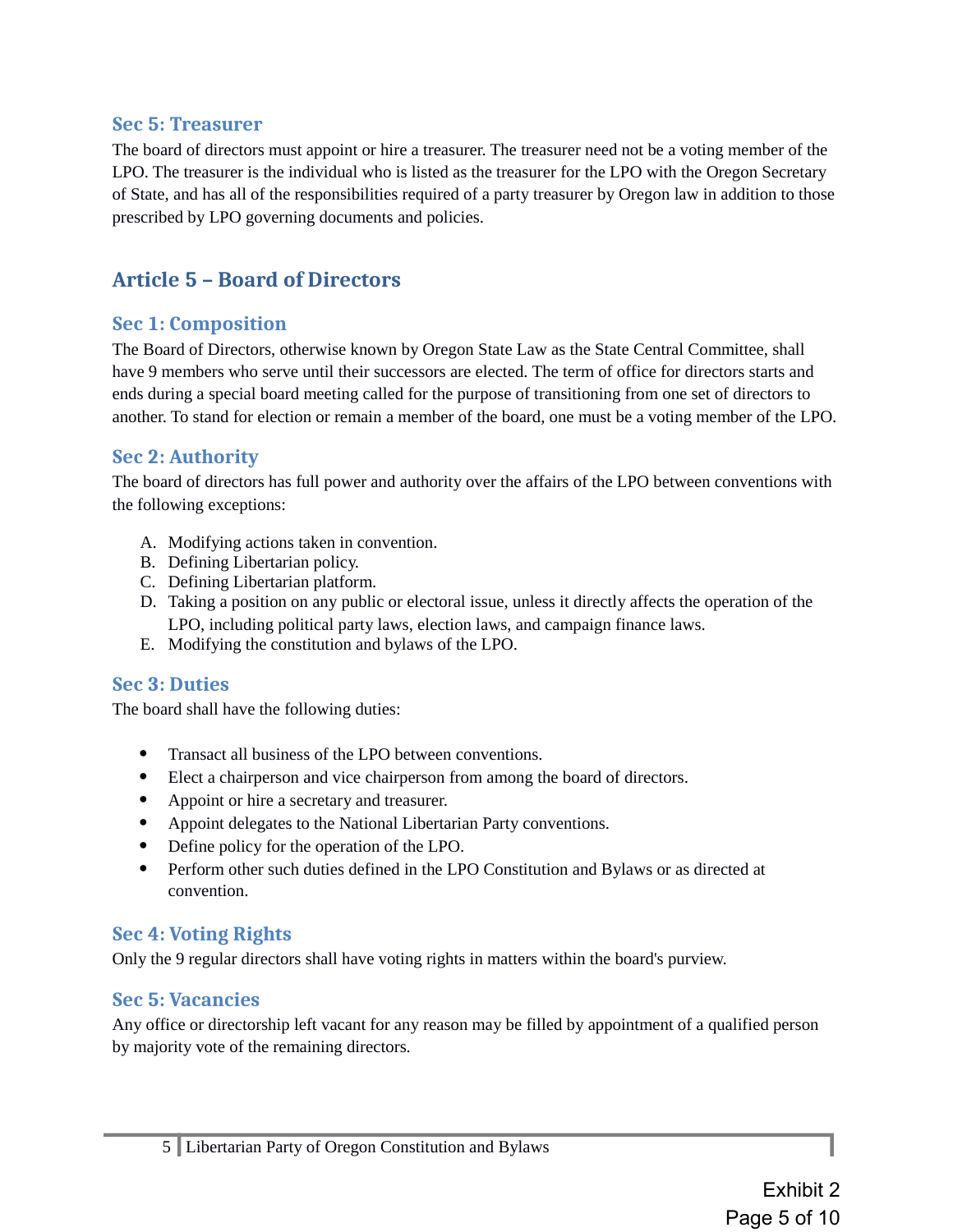## **Sec 6: Non-Voting Directors**

The board of directors, by a two-thirds vote, may create or remove additional non-voting director positions to perform administrative duties, and by a majority vote may appoint, remove or replace the director holding such a position.

No director position thus created may possess any authority that is not already possessed by the board of directors as a whole.

## **Sec 7: Transitional Board Meeting**

The outgoing board of directors must schedule a transitional board meeting to occur within 30 days after the new directors are elected. At this board meeting, the term of office for the outgoing directors ends and the term of office for the incoming directors begins. The incoming directors must elect a chairperson and vice chairperson from among the board of directors at this meeting.

## **Sec 8: Regular Board Meetings**

The board of directors must adopt a policy establishing regular board meetings. In the absence of such a policy, the board of directors meets at the call of the chairperson.

# **Article 6 – Committees**

The Board of Directors may create special or standing committees by a two-thirds vote and set the policy by which the committee members and leadership are seated.

# **Article 7 – Conventions**

## **Sec 1: Regular Biennial Convention**

The LPO shall hold its regular biennial business convention in the state of Oregon in the spring of each odd-numbered year, at a time and place chosen by the board of directors.

## **Sec 2: Special Conventions**

The board of directors, or a group of voting members of no less than 1% of the voting members, may call a special convention to revise the Constitution and Bylaws and perform other business as needed. The purpose for a special convention must be included in the notice for the convention and the program for the convention cannot deviate from this purpose.

Amendments to the Constitution and Bylaws adopted in a special convention solely to comply with requirements of Oregon law take effect immediately, but are subject to ratification by a two-thirds vote in a mail ballot issued to ratify such amendments.

## **Sec 3: Convention Delegates**

Any voting member who registers as a delegate in accordance with convention rules may attend and participate in that convention as a voting delegate. The quorum requirement for any convention shall be the lesser of one hundred (100) or one quarter of one percent (0.25%) of the membership.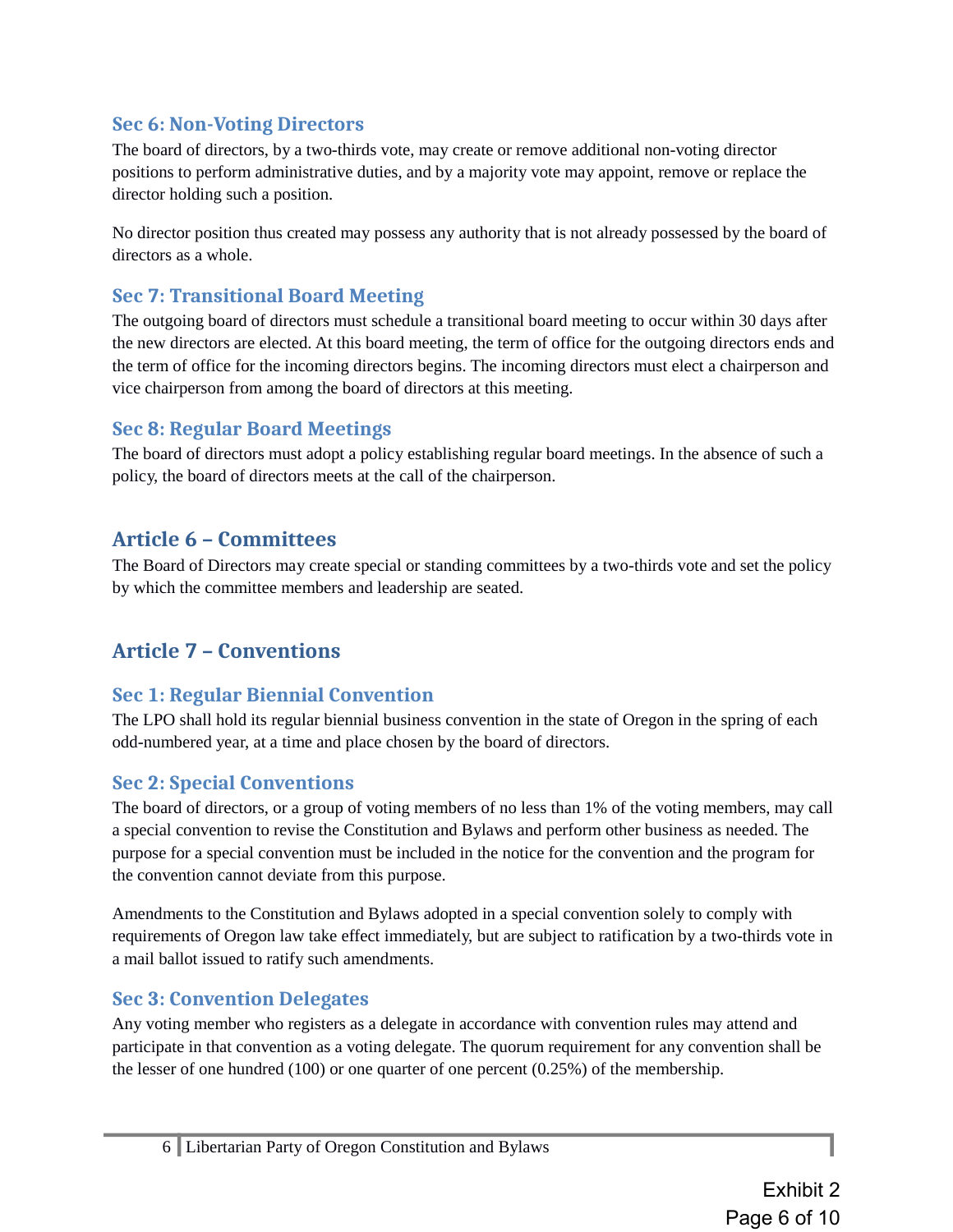#### **Sec 4: Convention Notice**

Electronic notice of all conventions must be given to all voting members. A prominent posting on the front page of the LPO web site and posting the notice to an electronic mailing list designated for such notices is sufficient for this purpose. It is the responsibility of voting members to ensure that they receive the notice. 45 days notice must be given. The notice must include the time, place, and proposed program of the convention. If a special convention is called by the members directly, they must provide 45 days written notice by mail.

# **Article 8 – Elections**

## **Sec 1: Methods of calling election**

#### **A. Regular Primary Election**

An election is called automatically in conjunction with the State of Oregon Primary election season. The election process used shall be mail/electronic ballot, unless the board of directors lacks the funds to run an election by mail, and votes by a two thirds margin instead to nominate by convention.

The board of directors shall set the schedule of deadlines so that they are compatible with Oregon Law and to accommodate the schedule of the national party convention if possible.

The LPO may allow voting members to opt-in to a method of electronic voting in lieu of receiving a paper ballot. Additionally a voting member may opt out of receiving a ballot if they choose.

 The board must send ballots to all voting members who have not opted out of receiving a ballot, and also either returned a ballot in the previous primary election, contacted the LPO to request a ballot, or joined the LPO since the last primary election. The board may send ballots to voting members who do not meet the above criteria, but to do so the board must send ballots to all voting members who have not opted out of receiving a ballot.

The regular primary election shall serve to ratify bylaws previously referred, and nominate candidates for partisan office, or decide any other matters referred for ratification.

If the primary election does not yield a nominee for an office, or if the primary election winner and all runners-up are ineligible, unable, or unwilling to be the nominee, or fail to submit their nomination paperwork by a deadline determined by the board, then the board may elect a voting member of the LPO to be the nominee for that office.

#### **B. Director Elections**

In odd numbered years elections for directors shall be held on a schedule that permits the results to be announced at the regular convention. Mail ballots shall be sent only to persons who returned a ballot during the most recent regular primary election. Members who did not return a ballot during the previous primary election or who joined after the previous election are not eligible to vote on matters of party leadership or run for party office.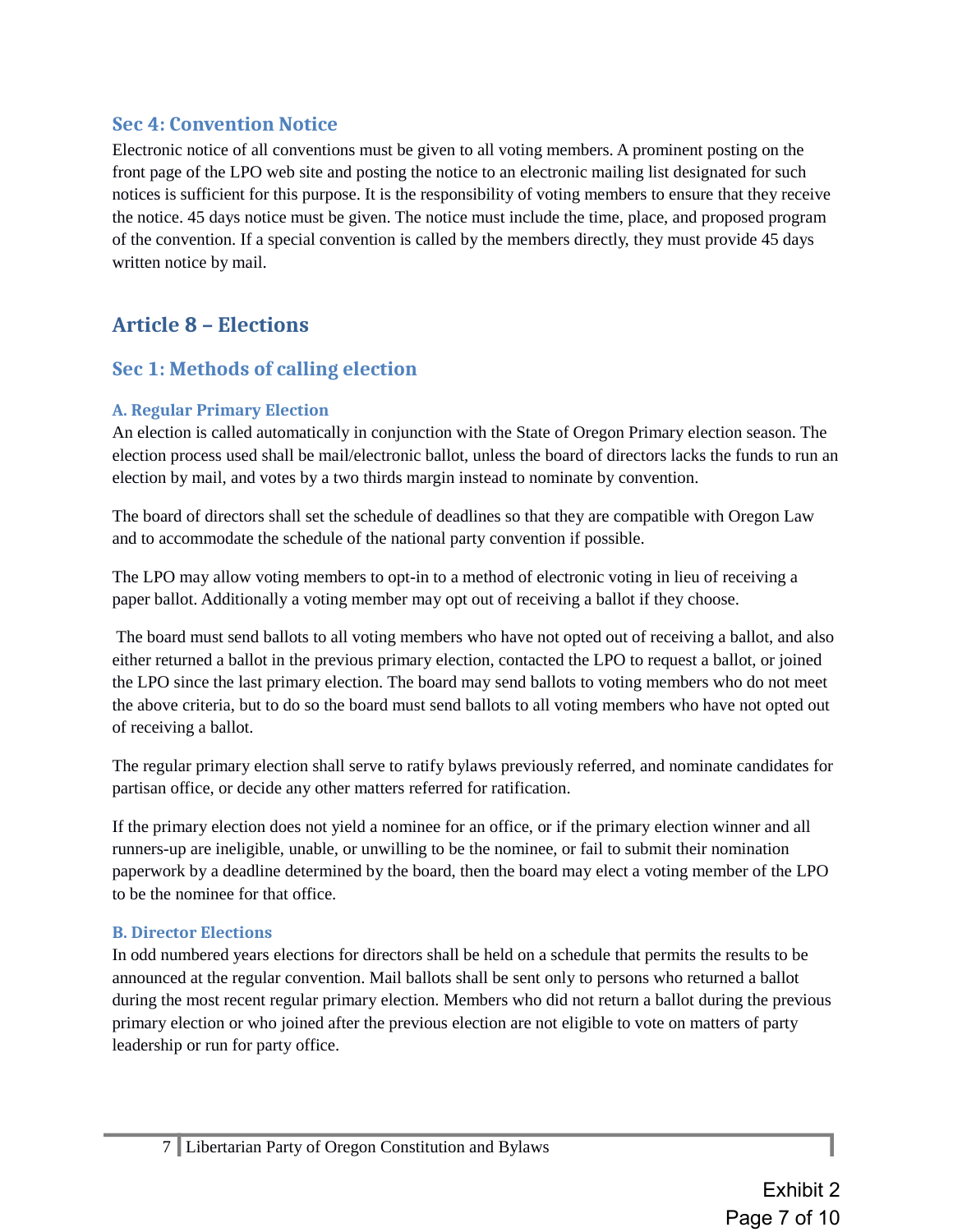#### **C. Special Elections**

The board may call special elections for the purpose of filling vacancies for partisan offices when special elections are called by the State of Oregon.

Such elections shall be run on a schedule that permits the process to be completed before the deadlines required for the special election that has been called by the State of Oregon. The board shall determine whether nominations shall be by mail ballot or by convention. In the event that it is not possible to hold an election due to the schedule provided by the Oregon Elections Division, the board may nominate registered libertarian electors as candidates for special elections.

#### **Sec 2: Rules for Elections**

#### **A. General rules that apply to all elections**

- Ballots must be secret.
- The rules as provided by our parliamentary authority (if any) for the handling of ballots and elections shall be observed at a minimum. Higher standards may be adopted by policy.
- The board of directors (or appointed committee), must adopt rules governing the execution of the election, including notification procedures, registering to have a candidate's name placed on the ballot, and other special rules as necessary. These rules shall be published electronically for the public.
- No fee may be assessed, or petitioning requirements made, for the placement of a candidate's name on the ballot if they are a member of the party.
- Balloting may be conducted by physical mail or electronically, or by a combination of both, at the discretion of the board of directors.
- Ballot packets shall include a section inviting members to volunteer to serve as directors, candidates, committee chairs or committee members, or in other capacities, and soliciting suggestions for party functions and activities. This section, containing the voting member's name and contact information, shall be separate from submitted ballots and archived for use by the board of directors and committees to find volunteers for particular functions and activities.
- Elections for a single position shall be tabulated by instant runoff voting, and elections for multiple positions shall be tabulated using the Wright system of single transferable vote as defined by the proportional representation society of Australia.

#### **B. Rules for Primary Elections**

- A space must be made available to write in any eligible candidate for every office, even offices with no candidates running.
- Provided that no votes are cast for any libertarian elector who is both willing and eligible to accept the nomination, votes and nominations for candidates registered with other parties shall be entertained.

# **Article 9 – Finances**

## **Sec 1: Voting Requirements for Expenditures**

All approvals of expenditures or new liabilities must be made by roll call vote of the board of directors, and their votes must be entered into the minutes.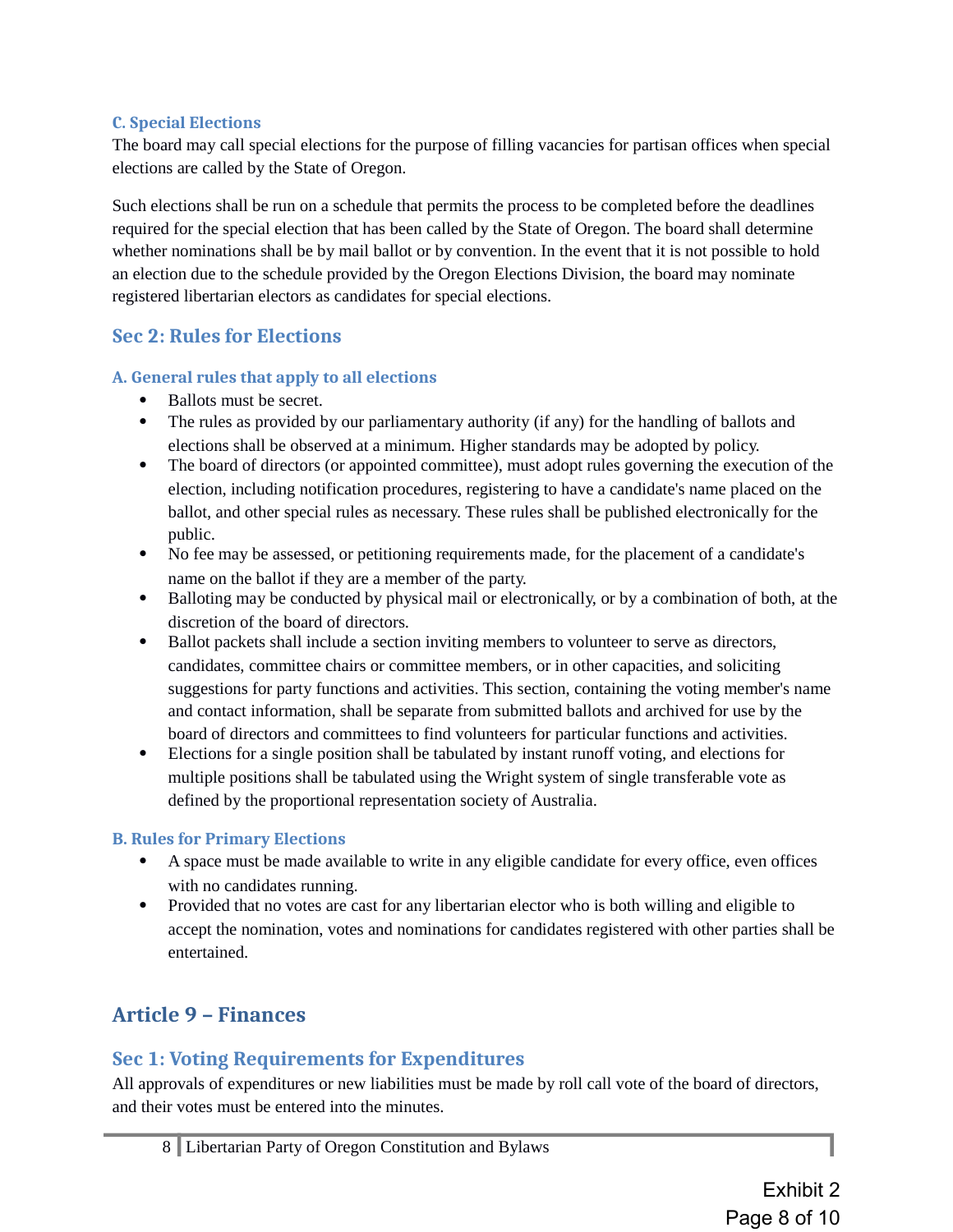Every expenditure in excess of \$500, adjusted annually for inflation from the time of adoption, must be approved by a two-thirds vote.

#### **Sec 2: Designated Donations**

Any individual may donate funds for a specific purpose. Such donations must be used as directed, provided it is consistent with the LPO purpose and principles. All such designated donations and their dispositions must be included in the regular treasurer's report. If the board of directors decides the purpose for a donation is inappropriate, the person making the donation must be given the opportunity to redesignate the donation or have it refunded.

# **Article 10 – Candidates**

#### **Sec 1: Eligibility**

To be listed on any Libertarian Party of Oregon primary ballot as a qualified Libertarian elector a person must be a voting member of the LPO for the thirty days prior to the election, meet all qualifications which are required under Oregon law, and further maintain his or her voting membership through the general election.

## **Sec 2: Exceptions to Eligibility**

Candidates for President of the United States and Vice President of the United States are exempt from the requirement of being voting members of the LPO, but must be members of any national Libertarian Party affiliation. Additionally any candidates from another party are exempt provided that requirements of Article 8 Sec 2 are met.

# **Article 11 – Affiliate Parties and Organizations**

The board of directors may grant charters to groups of LPO voting members wishing to establish an affiliate party or organization. The board of directors must establish a policy for how such charters are granted and maintained. Affiliate organizations do not have any authority to nominate candidates or indenture the LPO in any manner.

# **Article 12 – Parliamentary Authority**

Each body of the LPO may adopt or change the parliamentary authority they use to operate by two-thirds vote.

# **Article 13 – Amendment**

## **Sec 1: Amendment**

#### **A. Amendment in convention**

This constitution and bylaws are amendable in convention by a two-thirds vote provided that the convention is attended by no less than 1% of all voting members. If the 1% requirement is not met, any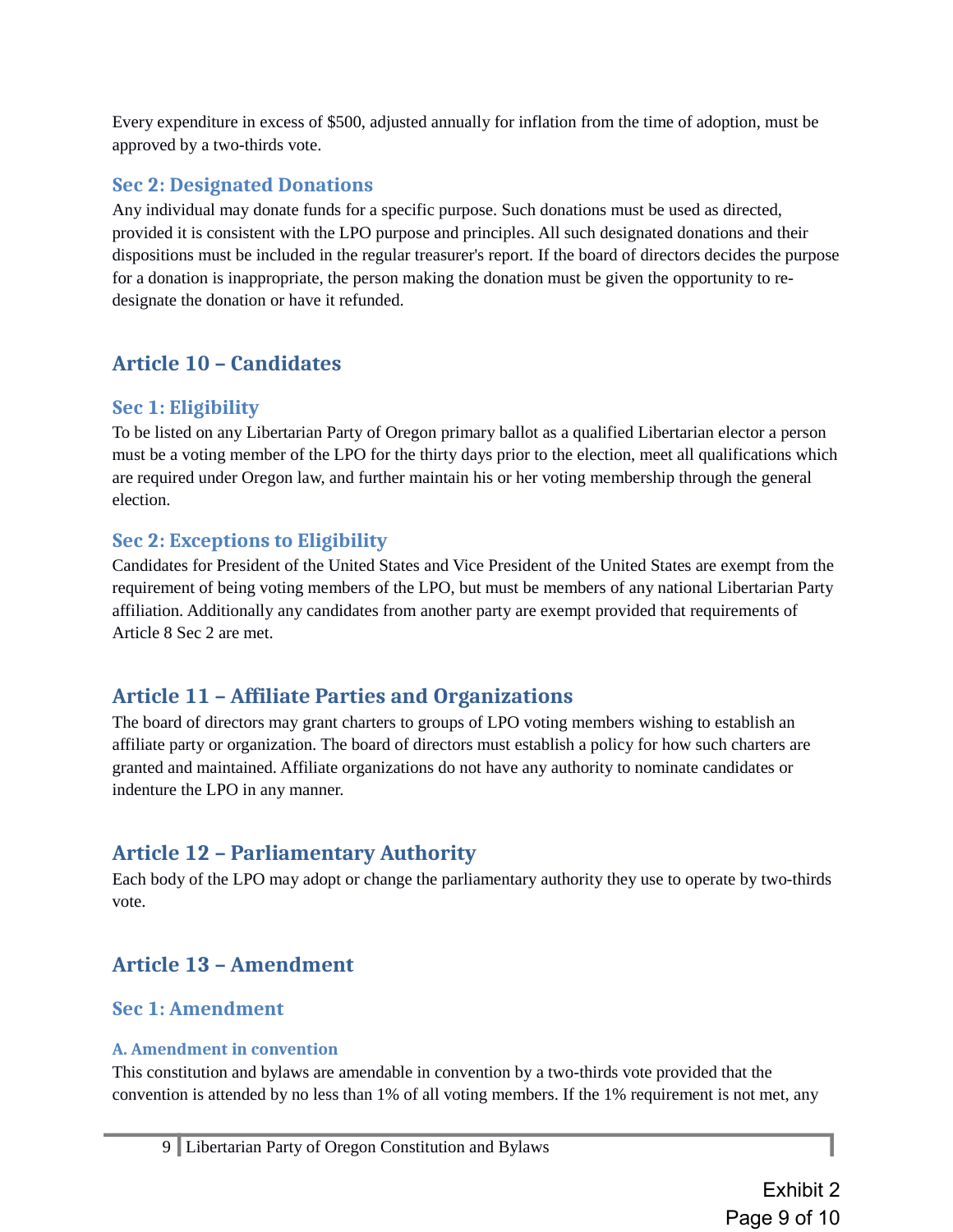amendments that are passed at convention must first be sent via mail ballot for ratification before they are adopted.

#### **B. Amendment by Mail Ballot**

Amendments passed during a convention attended by less than 1% of all voting members must be referred to a mail ballot. The board of directors must vote whether to send out a special ballot for this purpose, or wait until the next regular primary election. If a special ballot is used, the same voting members must receive ballots as would be the case for the regular primary election. Amendments referred to a mail ballot must be adopted by a margin of two-thirds of all votes returned. Secure electronic ballots may also be used for special elections.

# **Article 14 – Other Authority**

These bylaws are governed by all valid provisions of state and federal laws.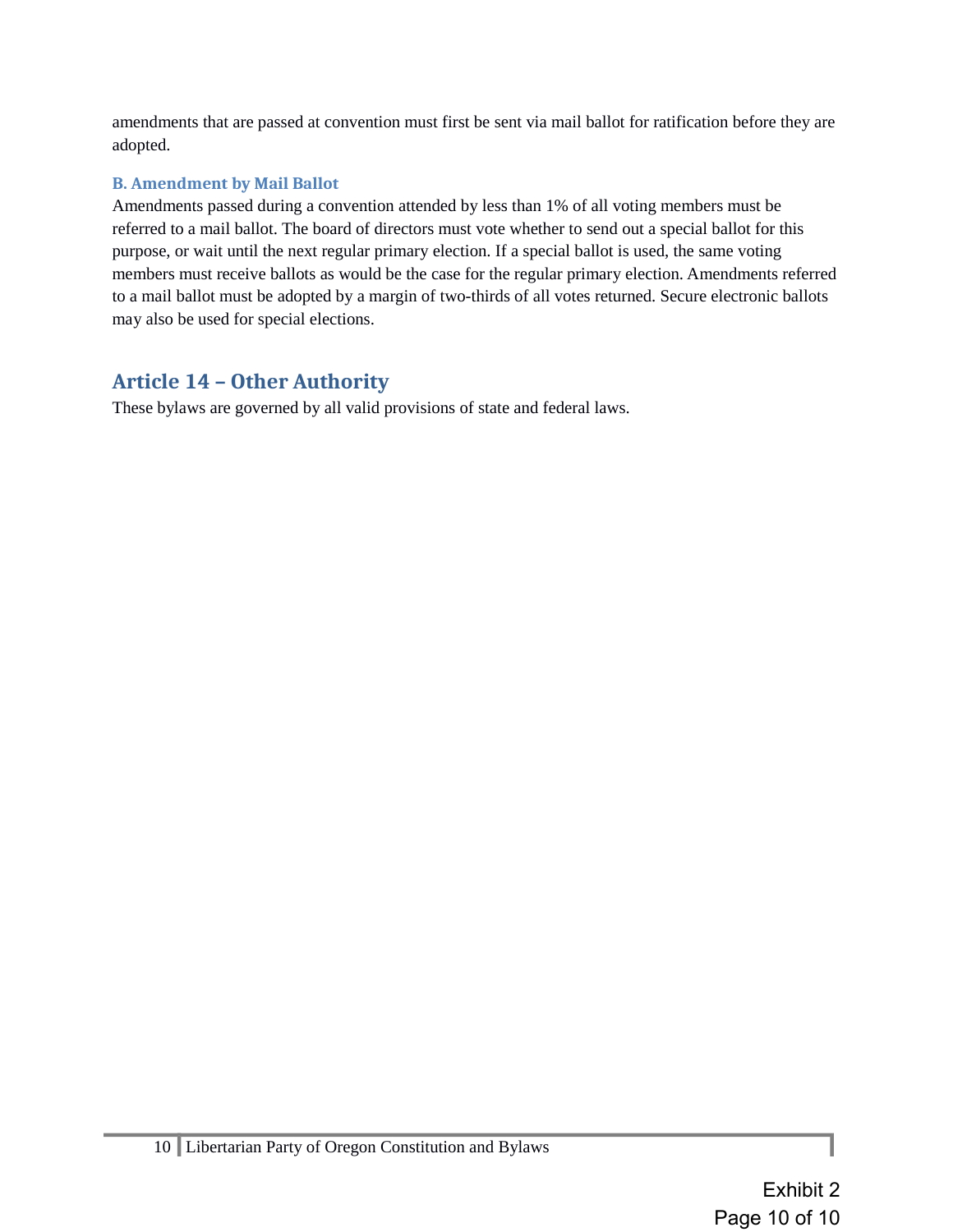# **Libertarian Party of Oregon 2020 Primary Election Rules**

Approved 2020-12-10

#### **Section I**

These rules incorporate all relevant requirements of the LPO Constitution and Bylaws:

- Article 8 Elections, Sec 1: Methods of calling election, A. Regular Primary Elections
- Article 8, Sec 2: Rules for Elections, A. General rules that apply to all elections, and B. Rules for Primary Elections
- Article 10 Candidates, Sec. 1: Eligibility, and Sec. 2: Exceptions to Eligibility

#### **Section II**

These rules incorporate the minimum Instant Runoff Vote (IRV) requirements set forth on pages 425 through 428 of the paperback version of Robert's Rules of Order,  $11<sup>th</sup>$  Edition, except when those requirements conflict with LPO bylaws or with special rules (Section III below) adopted by the LPO Board of Directors.

#### **Section III**

These rules include the following, in addition to those incorporated by sections I and II above:

- A. Dates
	- 1. Libertarian Party of Oregon primary election dates
		- a) Individuals who are LPO members as of April 28, 2020 are eligible electors
		- b) **LPO Filing Deadline**: April 24 Last day to file candidacy or withdrawal
		- c) **Mailing Date**: May 4 First day to mail ballots
		- d) **LPO Election Day**: May 29 Last day to receive returned ballots
- B. General Rules
	- 1. Primary elections will be conducted as securely and transparently as may be practicable, with the goal of exceeding the quality of the Oregon Elections Division's conduct of elections.
	- 2. Nominations will be decided by the IRV system, as modified by LPO rules.
	- 3. The primary ballot may include a section for Libertarian electors to vote on questions referred to the membership by the Board of Directors. Election results will report the outcome of each question as the percentage who voted with each option.
	- 4. The primary ballot may include a section for Libertarian electors to endorse statewide ballot measures that may appear on the general election ballot. Election results will report the outcome of each question as the percentage who voted with the majority sentiment (yes or no) on that measure.
		- a) Ballot measures known to be qualified for the general election ballot by the LPO Filing Deadline will be included.
		- b) Ballot measures for which the LPO receives argument statements (see subsection K below) will be included.
		- c) Other ballot measures may be included by majority vote of the Board of Directors.
	- 5. Ballots will be mailed expeditiously to all Oregon Libertarian registered voters beginning on the Mailing Date.
	- 6. Returned ballots must be received on or before LPO Election Day to be counted.
	- 7. The outer return envelope must be signed by the voter and must contain only the voter's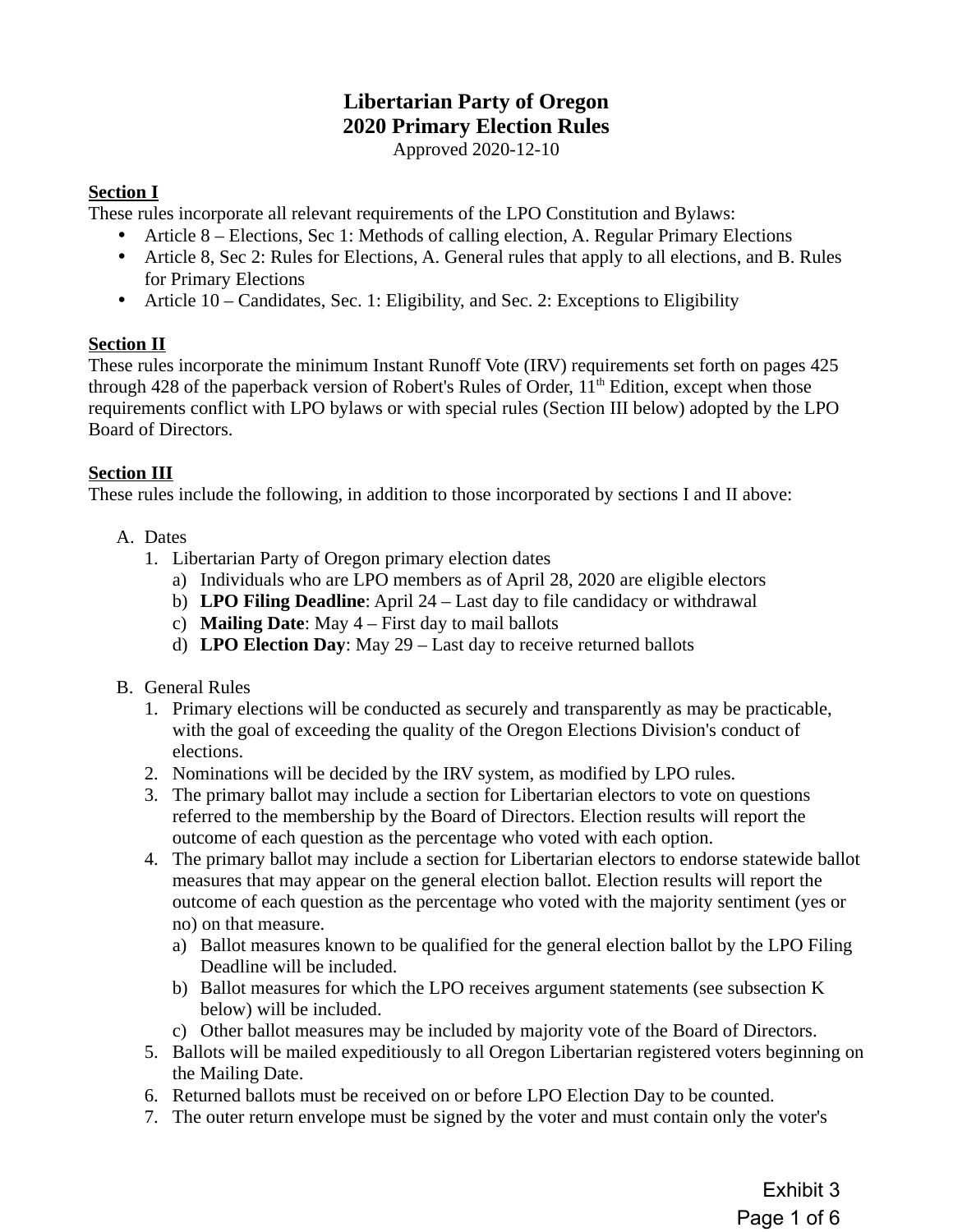single ballot, which may optionally be within the secrecy envelope.

- 8. The LPO website will identify, and will be promptly maintained to reflect changes in:
	- a) The list of registered candidates.
	- b) The list of board referral questions.
	- c) The list of ballot measure endorsement questions.
- 9. Election results shall be posted to the LPO website.
- C. Electronic Voting
	- 1. LPO members may opt-in to electronic voting.
	- 2. At the discretion of the LPO board of directors, these members may receive an electronic voting code (e-voting code) and voting instructions in lieu of a mailed ballot.
	- 3. At the discretion of the LPO board of directors, delivery may be by mail or electronic mail.
	- 4. The electronic voting process shall provide equivalent information to the elector as is provided to electors receiving mailed ballots.
	- 5. The electronic voting process shall provide an elector with an e-voting code at least one of the following voting methods:
		- a) Filling and submitting their ballot electronically; or
		- b) Printing a paper ballot, which may be submitted as-if they had received a mailed ballot.
- D. Ballot form, enclosures, and mailing
	- 1. Electors who have opted out of receiving a ballot, and not reversed that decision by the LPO Filing Deadline, shall not receive ballots.
	- 2. Each ballot will be mailed with an inner secrecy envelope, a larger pre-addressed return envelope, clear instructions for completing the IRV ballot, and printed forms for volunteering or donating to the LPO.
	- 3. The ballot will include spaces for the voter to assign a random ten-digit number for later use by that voter to verify that his ballot was tallied and counted correctly.
	- 4. The ballot instructions will include a prominent warning of what things could spoil the ballot and cause it not to be counted.
	- 5. Each voter's ballot will be preprinted to include a section for each of Oregon's statewide partisan elections and a section for each of the current partisan elections for districts in which the voter resides. Each such section will list all candidates who applied to be on the LPO primary ballot for that position, along with each candidate's party affiliation, and space for writing in additional candidates. Each ballot line in each such section will include a space for the voter to assign a number indicating the voter's order of preference.
	- 6. The return envelope will be printed with the voter's name, address, a signature line, and a warning that a ballot returned without the voter's signature on the line provided on the return envelope will not be counted, and that only one ballot can be returned in the envelope.
	- 7. The secrecy envelope will be printed prominently with the warning to put only a single ballot in that envelope.
	- 8. Volunteer/donation forms to be returned with the ballot must include a clear and prominent warning that they must returned in the outer envelope and not inside the secrecy envelope.
	- 9. At the discretion of the Board of Directors, the ballot mailing may include a Libertarian Voters' Guide (see section H below).
	- 10. Each board of directors referral question shall be presented with text and voting options determined by the Board of Directors, but must be finalized at least one calendar month prior to the LPO Filing Deadline.
	- 11. Each ballot measure endorsement question shall include the Initiative, Referendum, or Referral number assigned by the Oregon Elections Division, the ballot title caption as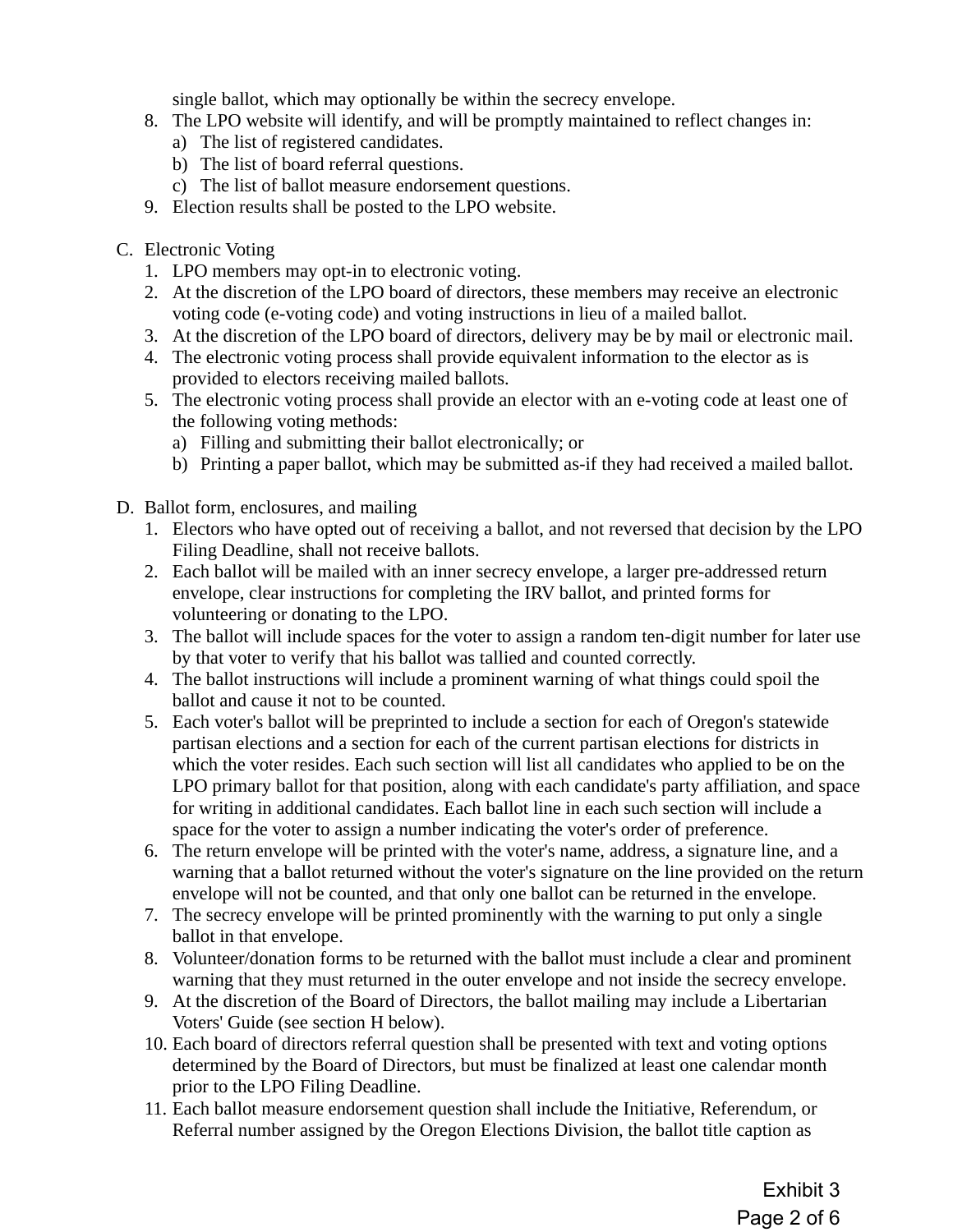defined in ORS 250.035(2)(a) and provided by the Oregon Elections Division, and an internet address where the complete ballot title and full text of the ballot measure may be found, along with "yes" and "no" boxes for the voter to indicate his or her choice.

- E. Returned ballot receipt, processing, and storage
	- 1. Ballots will be received at a secure mailbox.
	- 2. At least weekly from the Mailing date through LPO Election Day, two or more volunteers approved by the Board of Directors will together open the mailbox and:
		- a) Separate ballot return envelopes from any other mail.
		- b) Separate "valid returns" from "invalid returns"; a valid return is signed by an eligible Libertarian elector. The procedure for validating returns is not for publication.
		- *c)* [Secretary's note: this clause was deleted for publication.]
		- d) Open all valid returns and separate ballots (without opening secrecy envelopes) from other enclosures, storing ballots in portable containers marked with the number of ballots contained and the date of processing.
		- e) Reclassify valid returns containing more then one ballot (secrecy envelope) as invalid returns, and set aside the ballots and ballot return envelope together.
		- f) Record the senders of valid returns as having voted in this election.
		- g) Separate donations and donation forms for processing by the LPO Treasurer.
		- h) Separate other enclosures for processing by appropriate LPO officials.
		- i) Transport locked ballot containers to a secure location for storage until ballots are counted.
		- j) Deliver empty valid return envelopes and enclosures to appropriate LPO officials for processing or storage.
		- k) Preserve all invalid returns for later processing.
	- 3. The LPO Secretary will permanently record which voters submitted valid returns, and will securely store return envelopes from valid returns until after the general election is completed in November.
	- 4. The LPO Treasurer will complete ORESTAR reporting of all donations within one week of their receipt.
	- 5. If more than one thousand valid returns are received prior to LPO Election Day, the LPO Chairperson may direct tellers to begin opening secrecy envelopes and processing ballots prior to that date.
- F. Telling ballot processing
	- 1. The Board will appoint at least 3 impartial tellers, who are not LPO primary election candidates, to open ballot secrecy envelopes, process ballots under these IRV rules, resolve questions of legality, legibility or ambiguity of ballot markings, and report election results. Tellers will take care at each processing stage to ensure accuracy and ballot security.
	- 2. A majority of tellers (at least two) will determine the validity of any questionable markings on ballots. Tellers' rulings are final and cannot be appealed.
	- 3. Tellers will remove secrecy envelopes from locked containers, verify and record the number received from each container, and begin opening the envelopes.
	- 4. Empty envelopes and those containing more than one ballot will be set aside and not counted as ballots cast.
	- 5. A unique database number will be assigned to each singly-returned ballot. Once so numbered, those ballots will be processed as legitimate ballots (hereinafter referenced as "paper ballots").
	- 6. At least two tellers will cooperate to record accurately the voter preferences marked on each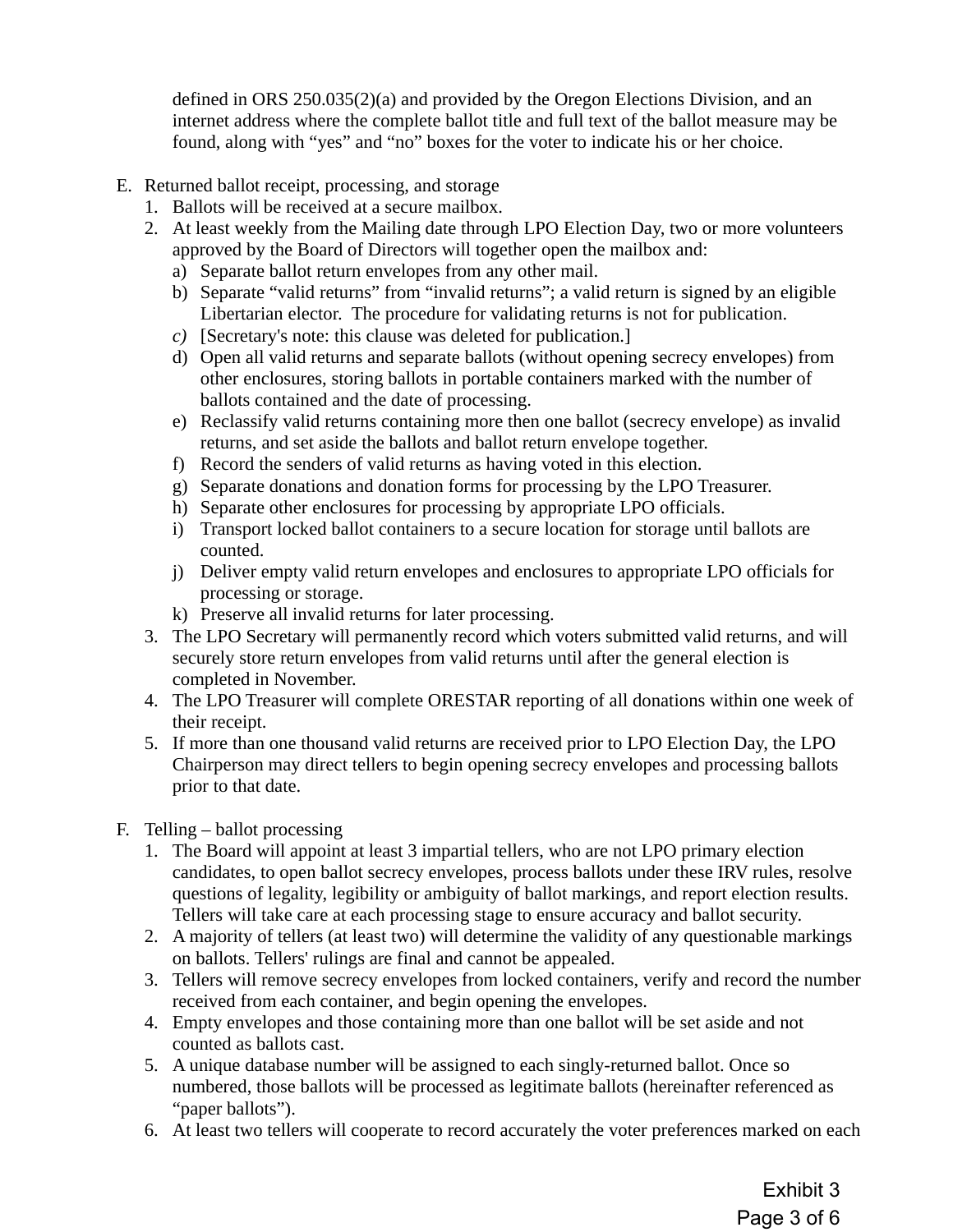paper ballot. One will enter information into the electronic ballot form, and the other will verify that information's accuracy and completeness before that record is saved as a completed ballot.

- 7. If tellers cannot promptly resolve a question of legality, legibility or ambiguity of the markings in a paper ballot's section for a particular question or nomination, they will mark that section of the paper ballot and set it aside for later resolution. Such questionable votes will be further processed and counted as votes cast in that question or nomination only if their number could affect its outcome.
- 8. In tallying votes in any question or nomination, blank or illegal votes will not be counted as votes cast. If a voter marks multiple answers to a single board referral or ballot measure endorsement question, that response will be treated as an illegal vote.
- 9. If a voter marks or writes only one name on a paper ballot for a particular nomination, that name will be treated as the voter's first preference for that nomination.
- 10. If a voter marks or writes more than one name on a paper ballot for a particular nomination, but tellers cannot determine the voter's intended order of preferences, they will treat it as an illegal vote in that nomination.
- 11. Once all paper ballots without unresolved questions have been recorded and saved as completed ballots, tellers will determine whether any set-aside paper ballots could affect the outcome of any question or nomination. Tellers will then make and record final determinations for the applicable portions of any such paper ballots which could affect an outcome, indicate their determinations on those paper ballots, and save those records as completed ballots. All completed ballots will then be processed by the IRV software approved by the LPO Board to generate tellers' reports and determine primary election outcomes.
- 12. Tellers will certify the accuracy of their reports and the outcomes of all questions and nominations.
- G. Post-election storage
	- 1. Paper ballots will be securely stored in locked containers.
	- 2. Rejected secrecy envelopes and their contents will be stored in separate locked containers in the same location.
	- 3. After the Oregon general election results have been certified, these stored materials will be recycled or destroyed.
- H. Candidates
	- 1. An eligible person may register as a candidate by any of the following methods:
		- a) By sending postal mail to the LPO.
		- b) By sending electronic mail to the LPO Chairperson or Secretary.
		- c) By publishing their interest on the LPO Facebook group.
	- 2. A candidate registration request is void unless it identifies the specific office sought.
	- 3. A registered candidate may withdraw by any of the methods allowed for registration.
	- 4. People who were known to be candidates prior to the adoption of these rules are not required to re-register.
	- 5. Registrations and withdrawals received after the LPO Filing Deadline shall not be processed.
- I. Libertarian Voters' Guide
	- 1. The Libertarian Party of Oregon will publish a Libertarian Voters' Guide, similar in purpose and form to the Oregon Voters' Pamphlet.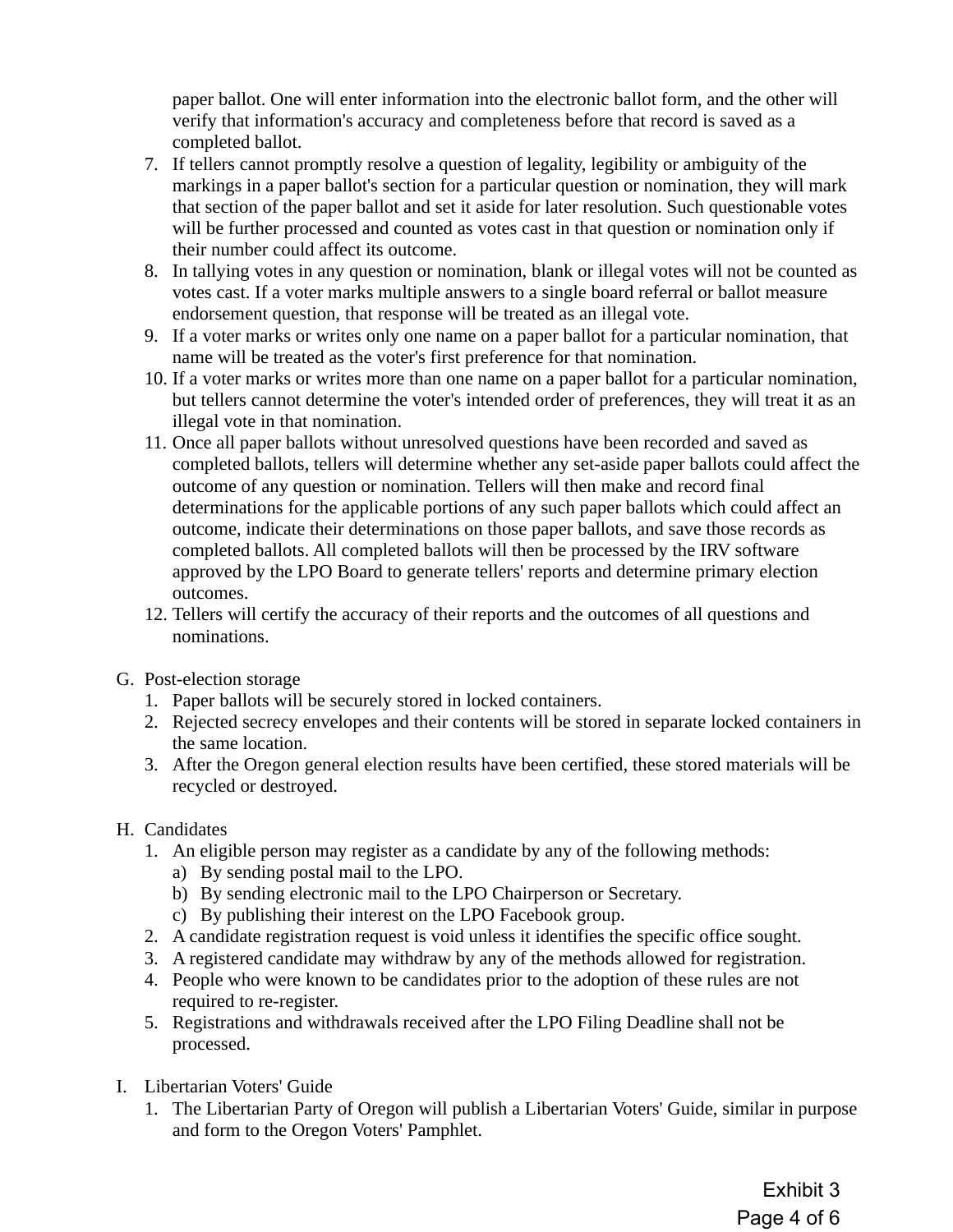- 2. The Libertarian Voters' Guide may include statements from candidates for nomination, arguments supporting or opposing questions referred by the board, and arguments supporting or opposing ballot measures.
- 3. The Board shall set the prices and other terms of such statements and arguments to encourage participation and help defray costs.
- 4. The Libertarian Voters' Guide will be published on the LPO website, and, at the discretion of the Board of Directors, a printed copy included in the ballot mailing.
- J. Candidate Statements
	- 1. Registered candidates may submit a candidate statement for publication in the Libertarian Voters' Guide.
	- 2. A candidate statement must not exceed 325 words and must be text-only, except for an optional photograph of the candidate. Candidate statements might be reformatted to fit on one half-page when printed.
	- 3. A candidate photograph must be less than 4 years old and be of the head and shoulders only.
	- 4. Photographs will be printed in black and white, 1.5" wide and 1.75" high.
	- 5. Candidate statements may be submitted by postal mail to the LPO or by electronic mail to the LPO Chairperson or Secretary.
	- 6. Candidate statements will be published in the online version of the Libertarian Voters' Guide without any filing fee. The candidate may choose whether it is published immediately, or only after the LPO Filing Deadline.
	- 7. To be included in the mailed copy of the Libertarian Voters' Guide, a filing fee must be paid. The fee amount depends on the office sought. If the Libertarian Voters' Guide is sent to less than every Libertarian elector, partial refunds shall be offered in an amount for the Board to determine.
		- a) Any state-wide office (including U.S. President, Vice-President, or Senator): \$350
		- b) U.S. House Representative: \$200
		- c) State Senator, State Representative, or Local Office: \$100
	- 8. Candidate statements received or paid for after the LPO Filing Deadline shall be considered untimely and shall not be processed.
	- 9. Timely candidate statements shall be included as an enclosure in the Libertarian Primary Voters' Guide of every elector in the district eligible to vote for that candidate.
- K. Board Referral Argument Statements
	- 1. The LPO website shall maintain a list of the board of directors referral questions that will appear on the Libertarian Primary ballot.
	- 2. Any voting member of the LPO may submit a board referral argument statement for publication in the Libertarian Voters' Guide. Statements will only be accepted which are germane to the subject of the referral.
	- 3. The Libertarian Voters' Guide shall identify the person that submitted and paid for the board referral argument statement.
	- 4. A board referral argument statement must be filed regarding a specific board referral, and for yes/no referrals must be be filed in favor or in opposition.
	- 5. A board referral argument statement must not exceed 325 words and must be text-only. Board referral argument statements might be reformatted when printed.
	- 6. Board referral argument statements may be submitted by postal mail to the LPO or by electronic mail to the LPO Chairperson or Secretary.
	- 7. The filing fee for a board referral argument statement of up to 150 words shall be \$200; the fee for a statement of more than 150 words shall be \$350. If the Libertarian Primary Voters'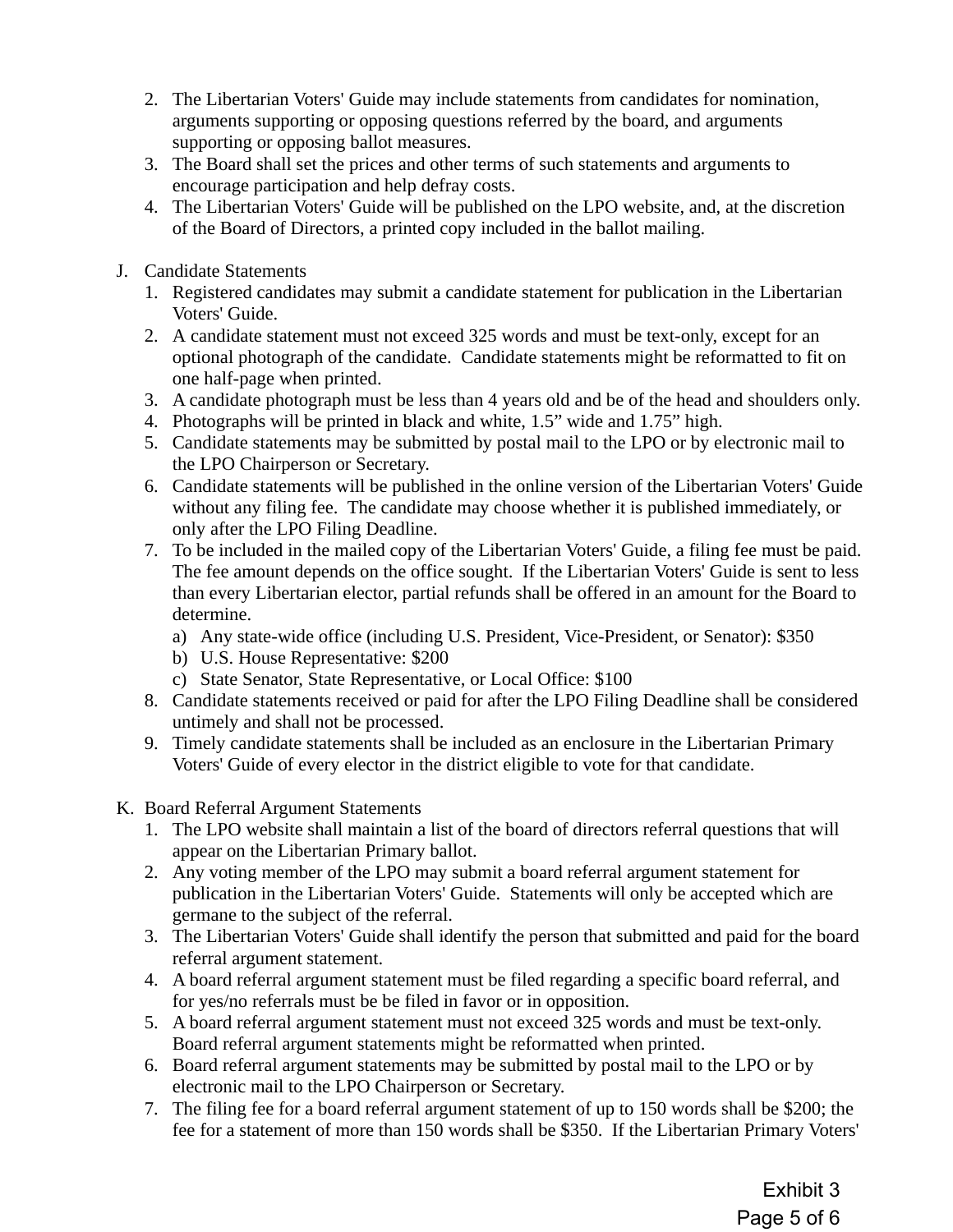Guide is sent to less than every Libertarian elector, partial refunds shall be offered in an amount for the Board to determine.

- 8. Board referral argument statements received or paid for after the LPO Filing Deadline shall be considered untimely and shall not be processed.
- 9. Timely board referral argument statements shall be included as an enclosure in every Libertarian Voters' Guide.
- L. Ballot Measure Argument Statements
	- 1. The LPO website shall maintain a list of the ballot measure endorsement questions that will appear on the Libertarian Primary ballot.
	- 2. Any person or organization may submit a ballot measure argument statement for publication in the Libertarian Voters' Guide. Statements will only be accepted which are germane to the subject of the measure.
	- 3. The Libertarian Voters' Guide shall identify the person or organization that submitted and paid for the ballot measure argument statement.
	- 4. A ballot measure argument statement must be filed as an argument in favor of or an argument in opposition to a specific ballot measure.
	- 5. A ballot measure argument statement must not exceed 325 words and must be text-only. Ballot measure argument statements might be reformatted when printed.
	- 6. Ballot measure argument statements may be submitted by postal mail to the LPO or by electronic mail to the LPO Chairperson or Secretary.
	- 7. The filing fee for a ballot measure argument statement of up to 150 words shall be \$200; the fee for a statement of more than 150 words shall be \$350. If the Libertarian Primary Voters' Guide is sent to less than every Libertarian elector, partial refunds shall be offered in an amount for the Board to determine.
	- 8. Ballot measure argument statements received or paid for after the LPO Filing Deadline shall be considered untimely and shall not be processed.
	- 9. Timely ballot measure argument statements shall be included as an enclosure in every Libertarian Voters' Guide.